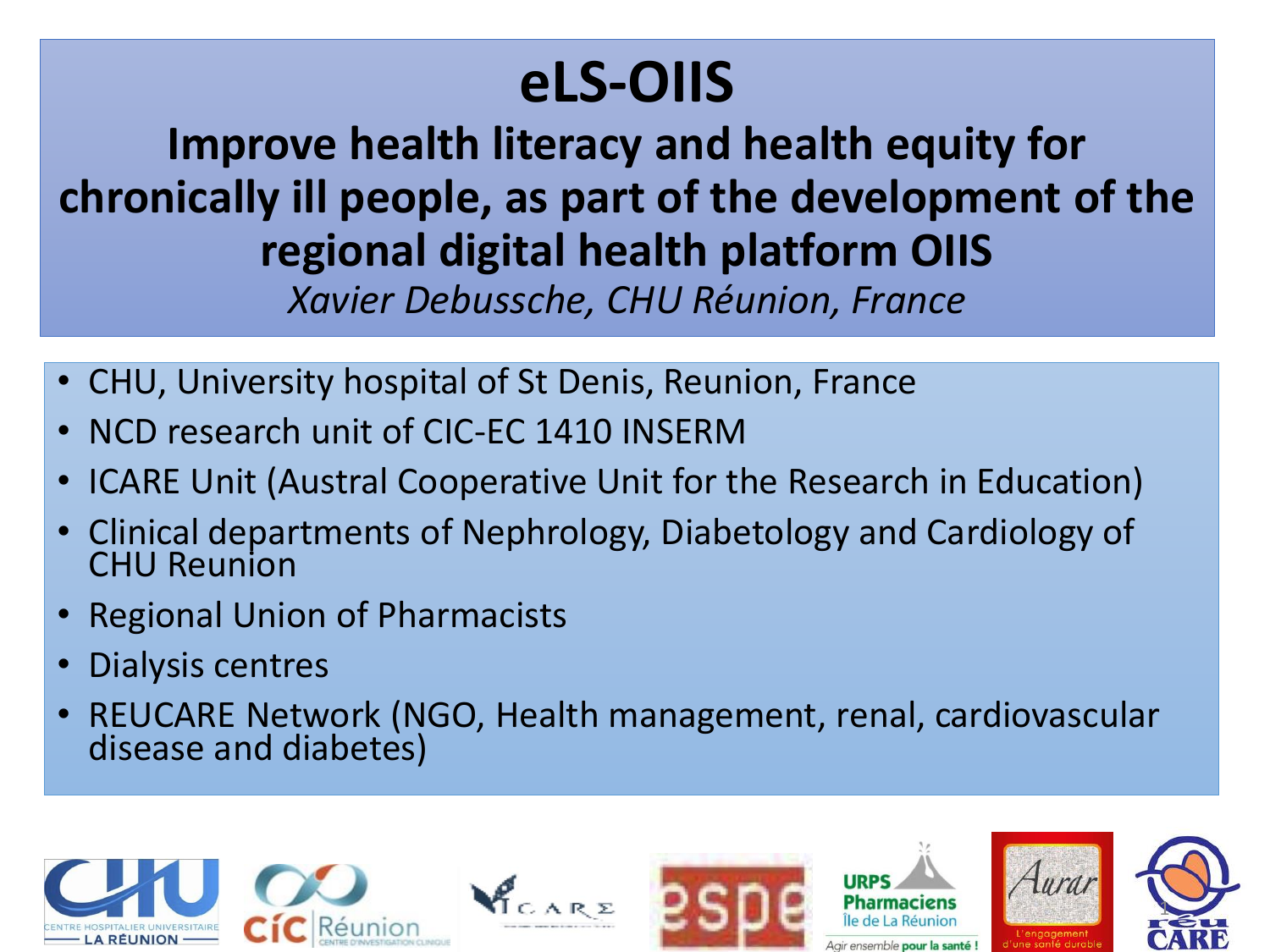#### • **Partners**

- GCS Tesis e-santé, Health Cooperation Group in charge of the development of the OIIS platform,
- Regional Health Agency
- WHO collaborative Centre for Health Literacy

#### • **Funding**

- APITHEM research grant for Health equity via Digital tools, GIRCI SOHO (Interregional Group for Clinical and Innovation Research, Bordeaux), French MoH
- 60 k€ for the 1st phases







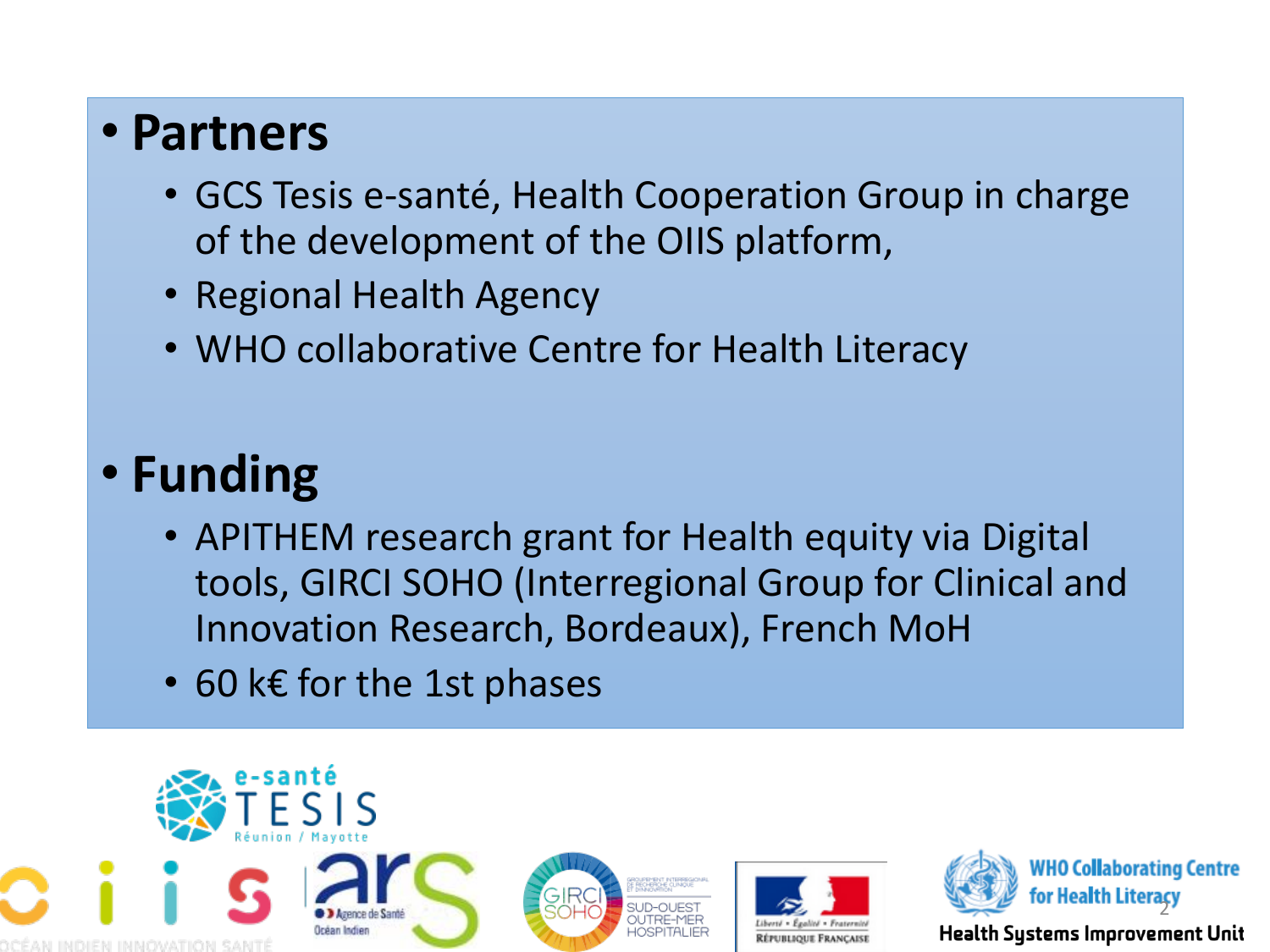### **CONTEXT**

- French health system considered as one of the most efficient
- Paradoxically social and territorial health inequalities are the most marked among Western European countries.
- Inequalities are linked to isolation (rural areas, access to health care provision) and/or to people's situation (precariousness, language barrier, level of education, profession, etc.).
- Reunion Island is particularly sensitive on these points with greater social and health inequalities than in metropolitan France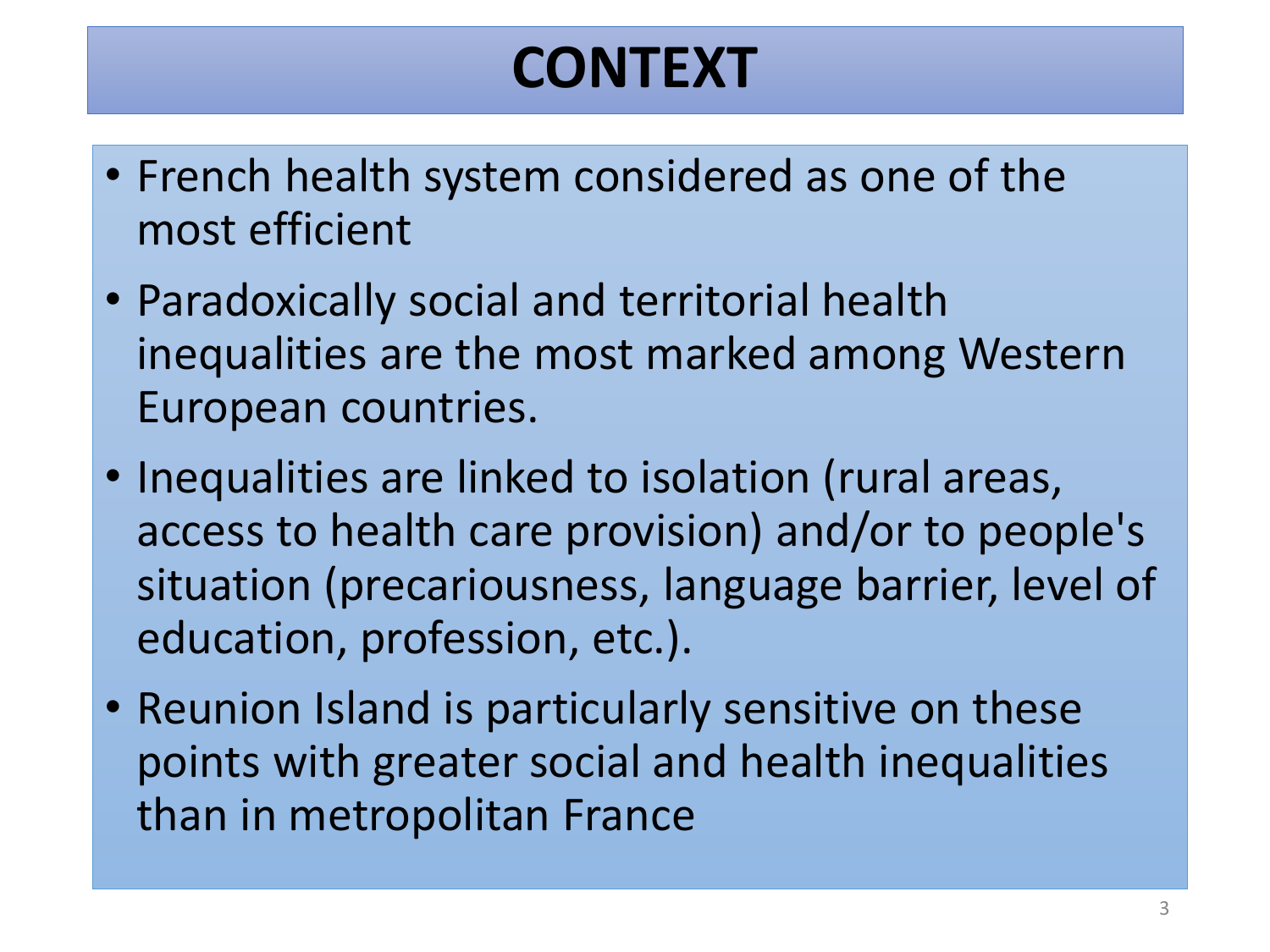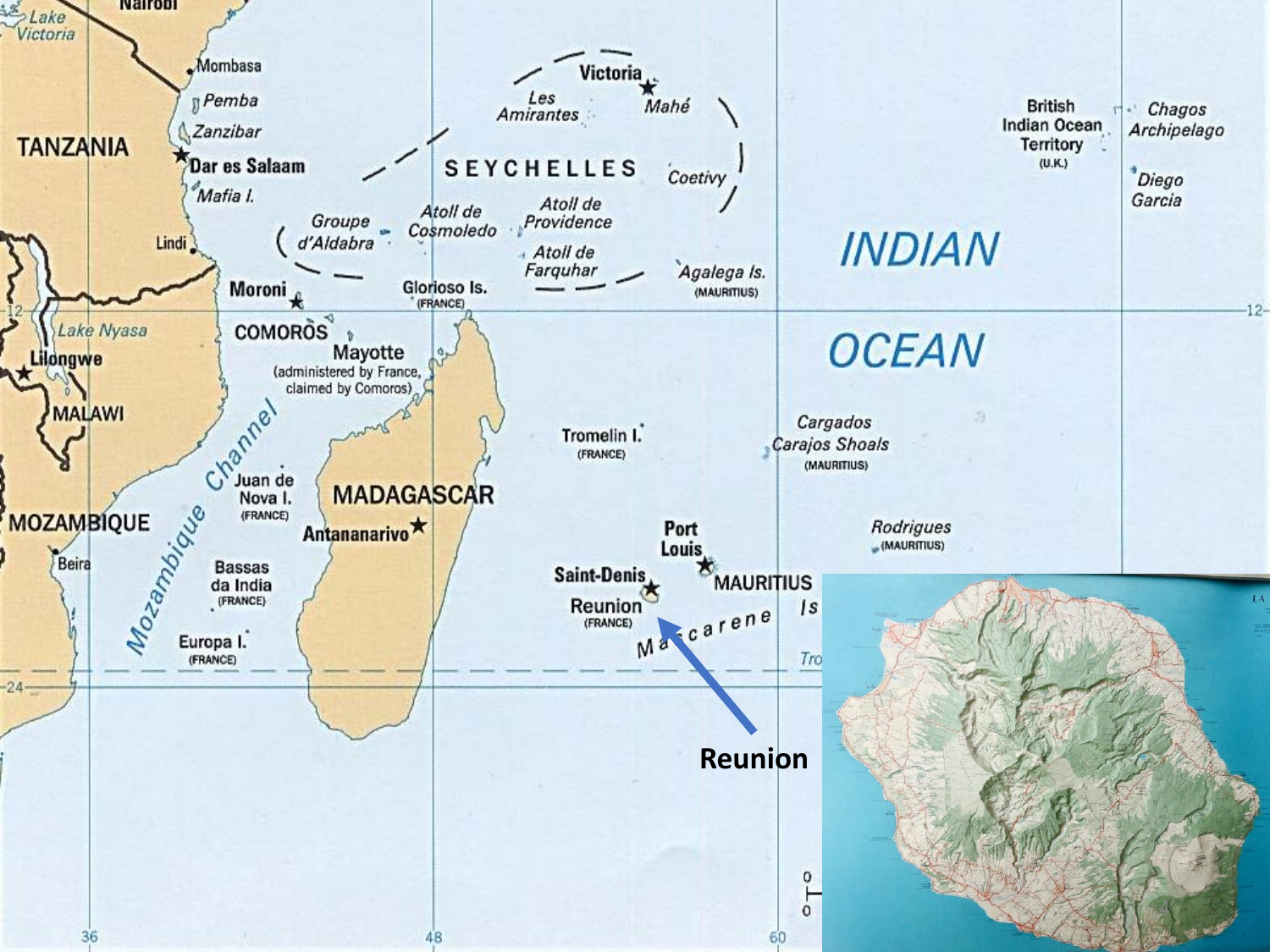| Table 4 – Top 10 countries for diabetes prevalence in 2010 and 2030. |                      |                |                      |                |
|----------------------------------------------------------------------|----------------------|----------------|----------------------|----------------|
|                                                                      | 2010                 |                | 2030                 |                |
|                                                                      | Country              | Prevalence (%) | Country              | Prevalence (%) |
|                                                                      | Nauru                | 30.9           | Nauru                | 33.4           |
| 2                                                                    | United Arab Emirates | 18.7           | United Arab Emirates | 21.4           |
| 3                                                                    | Saudi Arabia         | 16.8           | Mauritius            | 19.8           |
| 4                                                                    | Mauritius            | 16.2           | Saudi Arabia         | 18.9           |
| 5                                                                    | Bahrain              | 15.4           | Reunion              | 18.1           |
| 6                                                                    | Reunion              | 15.3           | Bahrain              | 17.3           |
|                                                                      | Kuwait               | 14.6           | Kuwait               | 16.9           |
| 8                                                                    | 0 <sub>m</sub> an    | 13.4           | Tonga                | 15.7           |
| 9                                                                    | Tonga                | 13.4           | <b>Oman</b>          | 14.9           |
| 10                                                                   | Malaysia             | 11.6           | Malaysia             | 13.8           |

Only includes countries where surveys with blood glucose testing were undertaken for that country.

*International Diabetes Federation Diabetes Atlas, 7th edition, 2015 Favier et al, Diab Res Clin Pract, 2005, 67, 234-242*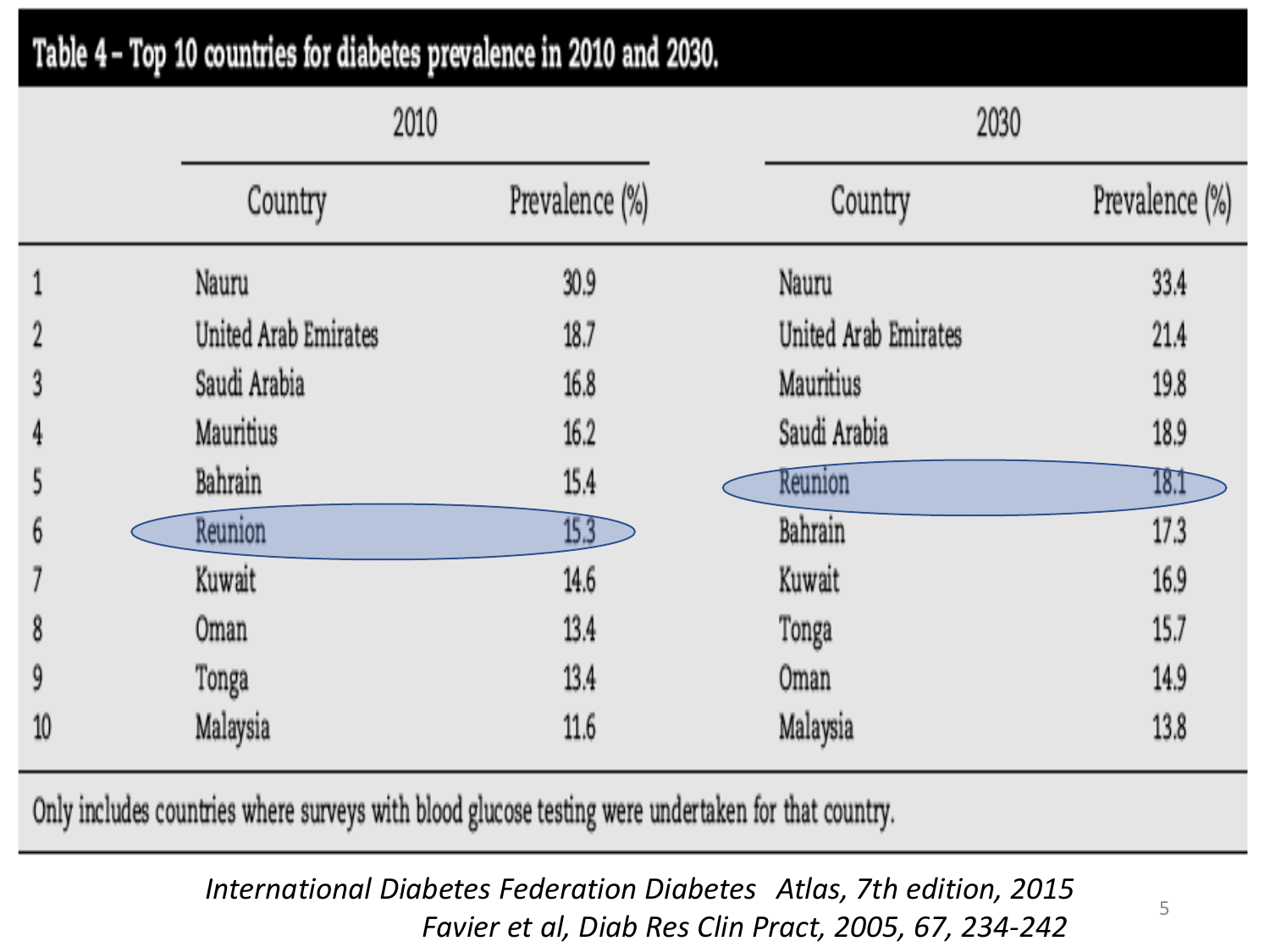## **Reunionese context**

- *Multicultural population*, with meshes and integrations, which helps "absorb" modern changes
- *Rapid social changes*
- *Vulnerable* population: socio-economic, language barriers, education, unequal health supply
- *Young population* 40% < 20 yrs
- Health structures that have evolved very quickly, with *subsistence of plural health practices*
- *ICT coverage* as good as anywhere else, for everyone

*Debussche X et al. Diabetes Metab 2006; Balcou-Debussche M, Debussche X. Diabetes Metab 2008; Balcou-Debussche M., Debussche X. Qualitative Health Research, 2009*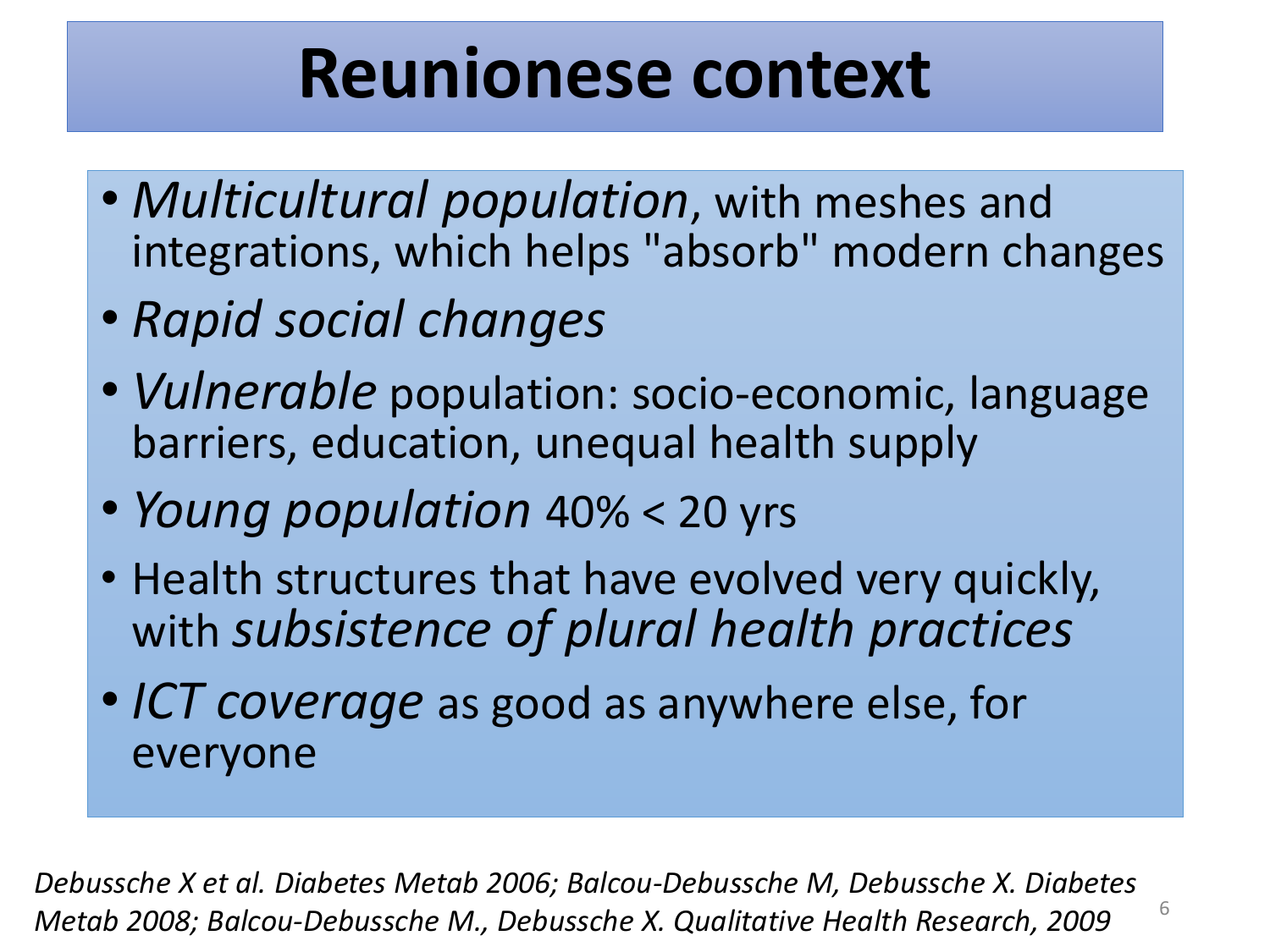# What do we know from now: first assessments

HL needs and assets of people struggling with long standing diabetes in Reunion:

- Difficulties in accessing and handling *health information*
- Great *diversity in navigating health services*, depending on location (access to specialists, remote areas,…)
- *Primarily functional relationship for treatment and disease follow-up*, leaving the health professional the directions and initiatives.
- In contrast, *active relation to food practices and exercise*
- *Social support for health and relation to professionals* and health care services are important determinants for managing health

7

*Balcou-Debussche M. Debussche X. Qualitative Health Research, 2009; Debussche X et al Diabetes Metab, 2012; Debussche X et al. Cardiovascular diabetology 2012; Debussche X, Balcou-Debussche M. Santé Publique, 2018*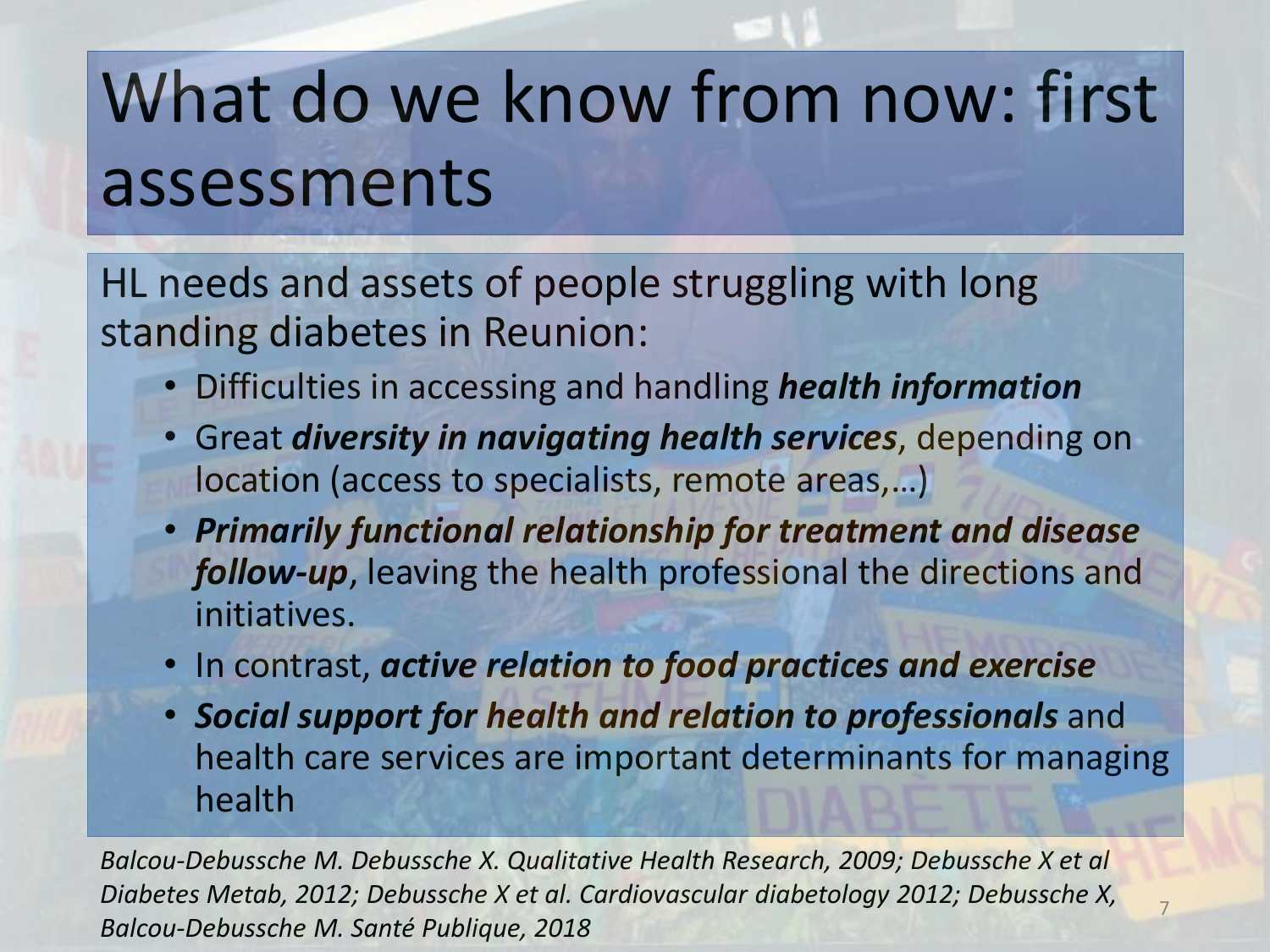# **OIIS : Indian Ocean Health Innovation**

- The OIIS digital health platform was created to **address the challenge of chronic diseases** prevalent in the Indian Ocean: diabetes, chronic kidney disease (CKD) and cardiovascular diseases.
- It aims to offer health actors and population various **digital tools**: a device to help coordinate care pathways and a **web porta**l "masante.re".
- *Strengthening health services to improve health equity* requires systematic approaches that take into account:
	- the people most in need of health care,
	- services and information when designing interventions to improve health literacy and equity of access.
- These interventions must be *based on knowledge of people's needs, existing systems, services and resources*, and the principles of equity, sustainability and responsiveness. <sup>8</sup>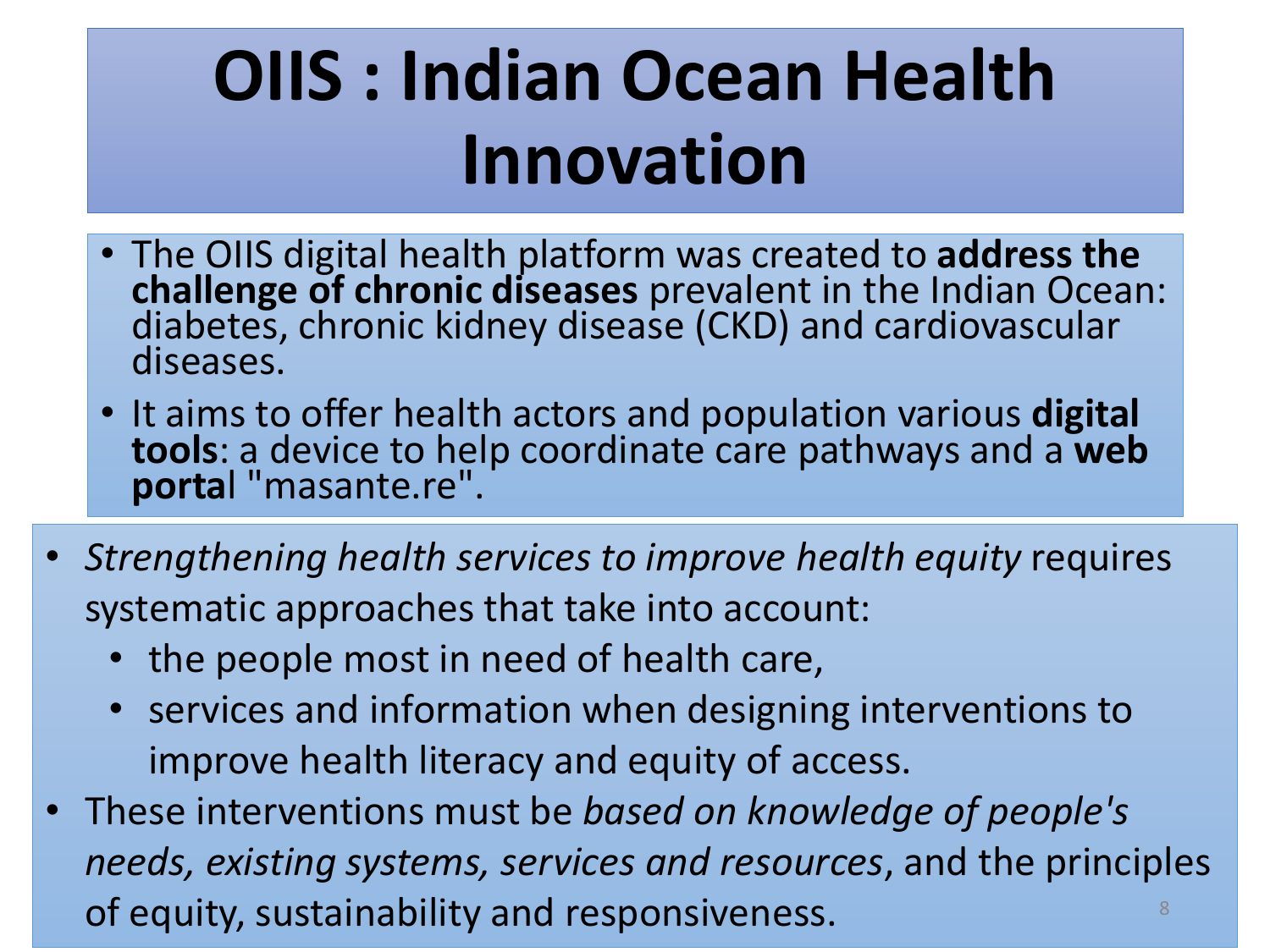## **Aims**

To establish the basis for the design of intervention(s) to improve health literacy and digital health literacy and health equity, in the context of La Réunion where the OIIS digital platform project is currently developing

- To *assess the HL and digital HL needs* of chronically ill populations in difficulty for geographical, social or psycho-social, economic, educational or cultural reasons
- To assess the potential *contribution of existing tools*, via the OIIS digital platform.
- To provide the essential elements for the *co-design of interventions considering digital tools and platform(s)* aimed at improving access and equity in health in the context of chronic diseases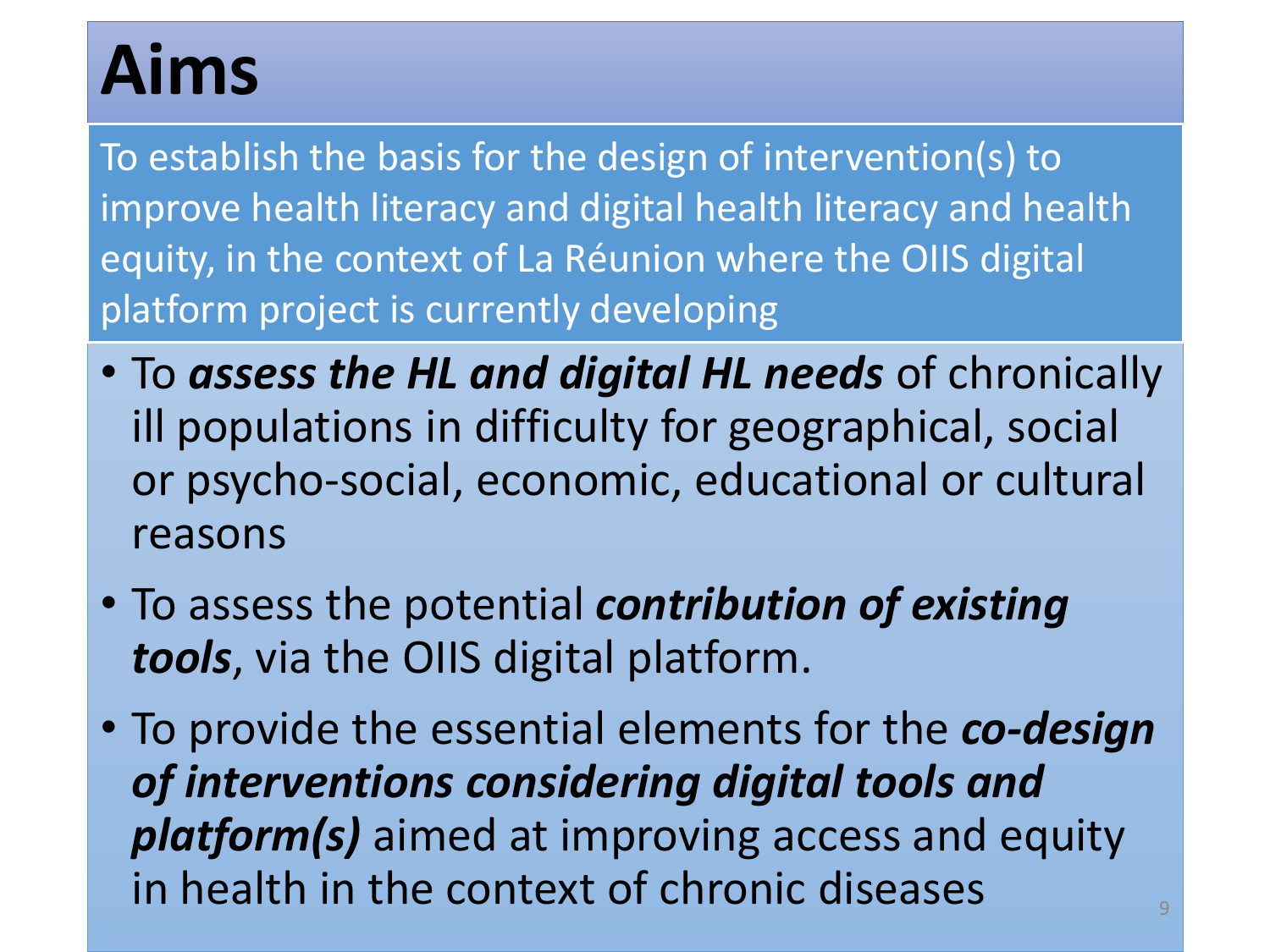# **Population and settings**

**People with chronic diseases (n=600): diabetes, cardiovascular diseases, kidney diseases:**

- *Outpatient hospital setting*:
	- Nephrology: End stage renal disease, post-transplant
	- Diabetology: consultation file, therapeutic education courses
	- Cardiology: Heart failure, consultation file, therapeutic education courses
- *Dialysis centres*: patients with ESRD
- *RéuCARE health management network*: patients with diabetes, renal disease, or at high cardiovascular risk in primary care
- *Local pharmacies:* 
	- patients attending for the delivery of an anti-diabetic, lipidlowering or cardiovascular drug
	- Patients screened with diabetes during screening campaign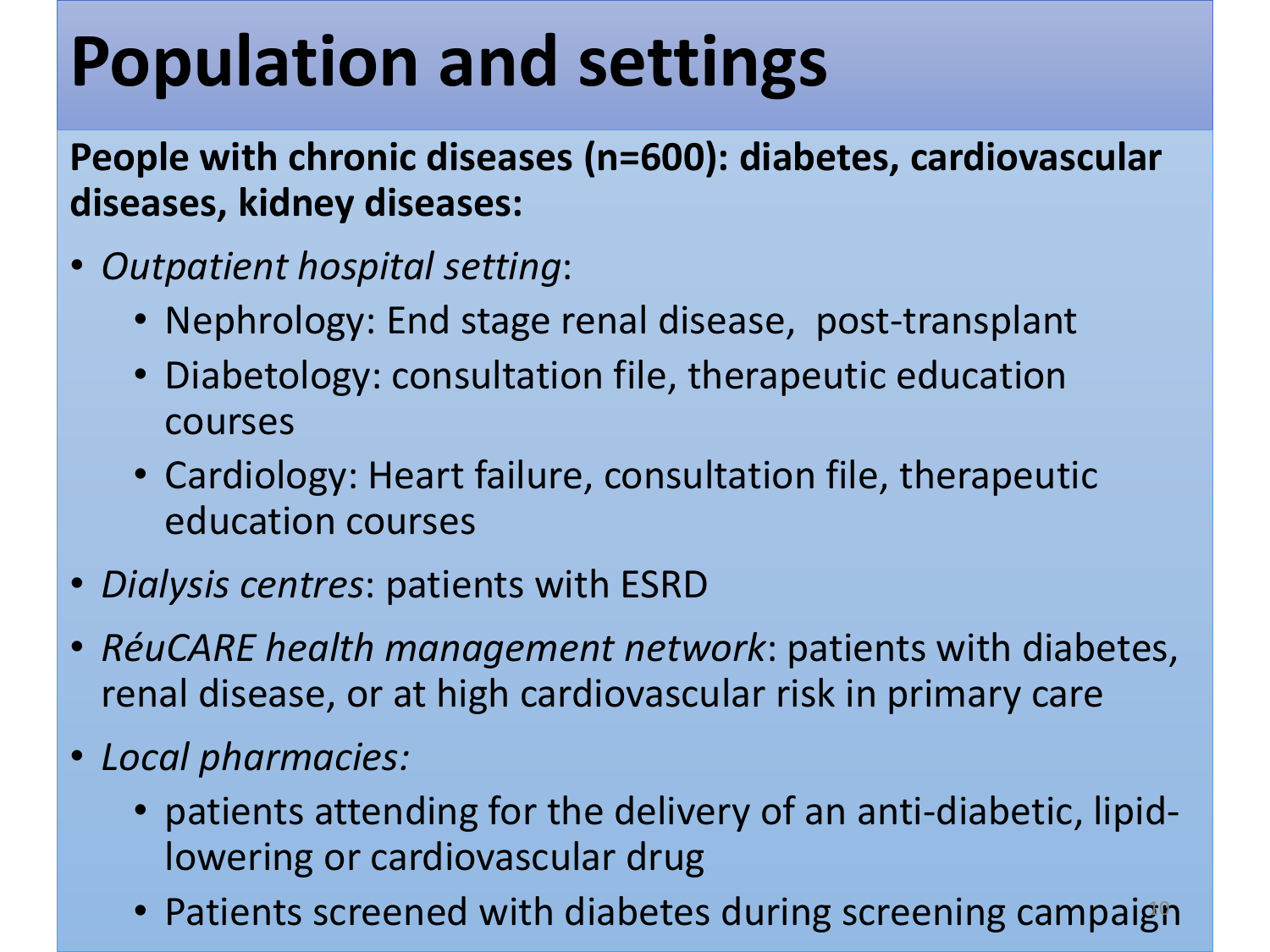## **Assessment study**

- **Digital health literacy questionnaire (eHLQ)**
	- 7 scales, 35 items, culturally adapted to French and Reunion
	- Digital health literacy is understood as the individual's ability to successfully search, access, understand and evaluate desired health information and services from electronic sources, and then use this information to solve a health problem
- **Health Literacy Questionnaire (HLQ**): 6 out of the 9 scales (29 items)
- Diversity of **socio-demographic and health and care profiles**  related to HL
- **Qualitative interviews**: e-HL profile of health and disease management, use of digital, factors and obstacles to the appropriation of digital for health; association between health pathways (GP consultations, specialists, hospitalizations, follow-up, treatment and adherence, health practices) and e-HL profiles.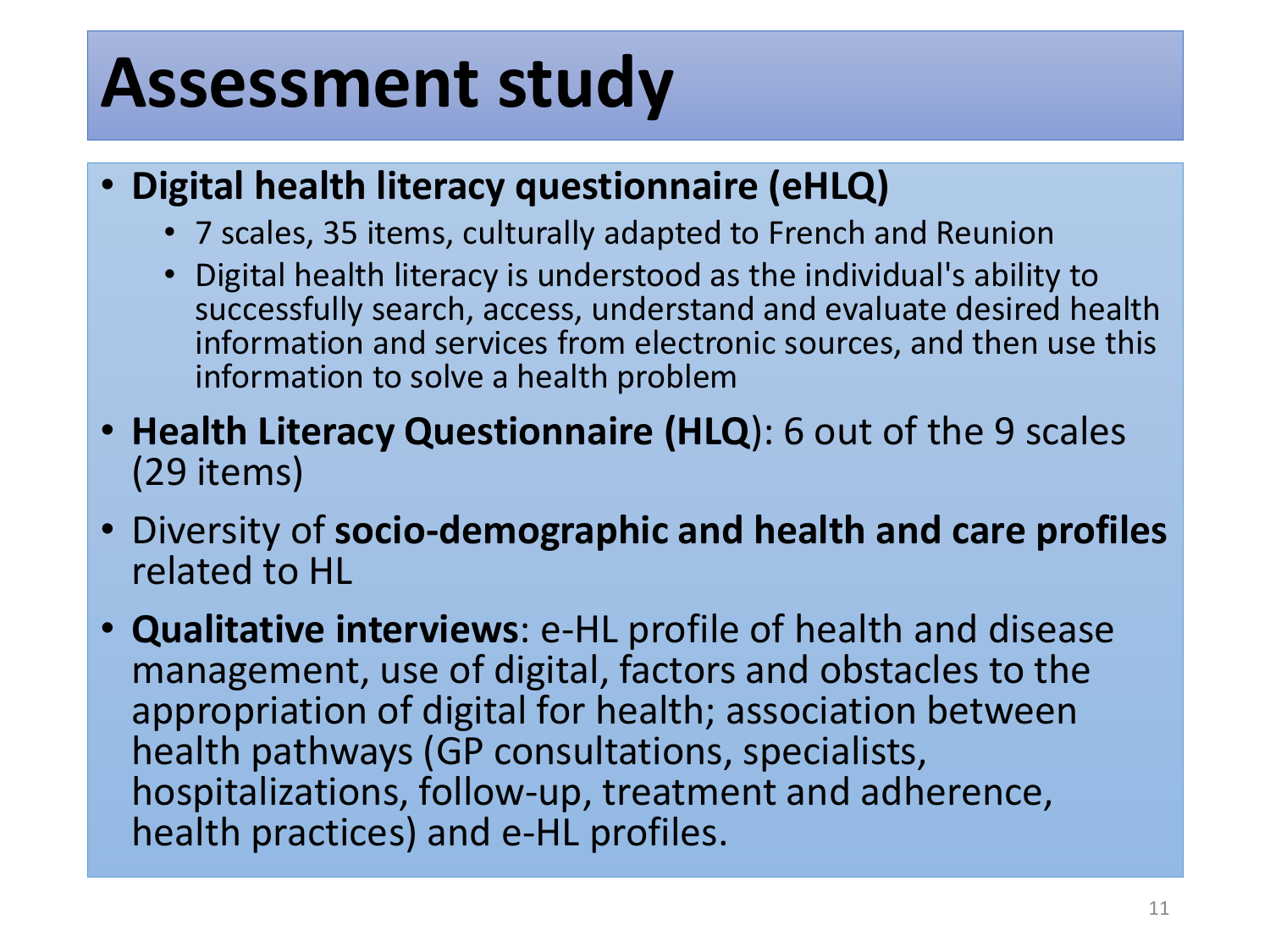#### **Co-design of recommendations for the evolution and adaptation of digital tools in Reunion Island for patients with chronic diseases.**

- Workshops and consultations with the various stakeholders
	- Patients and associations
	- Civil society representatives and Municipalities
	- Health professionals
	- Digital professionals
	- Government agency
- Objective
	- on the basis of the results of the quantitative and qualitative surveys, and in particular the description of the diversified profiles of e-literacy and associated care pathways,
	- identify the gaps and deficiencies of the services currently in place with a view to establishing recommendations for their evolution and adaptation, in order to increase the inclusiveness of these digital services